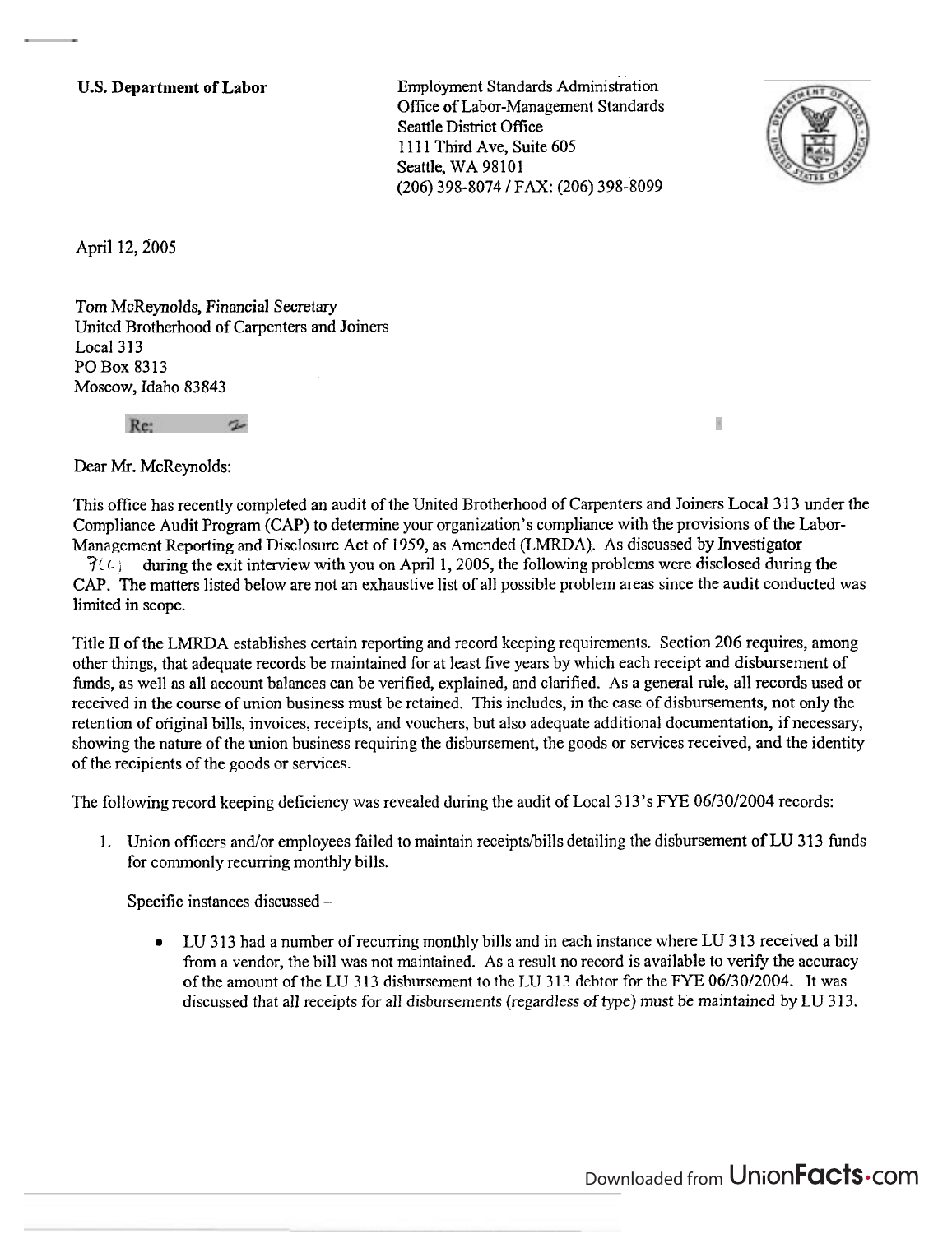**-L April** 12,2005 Page 2 of **4** 

2. Union officers and/or employees failed to maintain receipts/bills detailing the disbursement of LU 313 funds for the annual picnic

Specific Instances discussed -

**SAT 100 100 100** 

 $\bullet$ LU 313 had \$1,173.45 in annual picnic related disbursements. No documentation or receipts of any kind were maintained by the LU 3 13 officers or employees for the annual picnic that took place in August 2003. It was discussed that all receipts for all disbursements (regardless of type) must be maintained by LU 313.

The proper maintenance of union records is the personal responsibility of the individuals who are required to file Local 3 13's LM report. You should be aware that Section 206 of the LMRDA provides for a fine of not more than \$10,000 or imprisonment for not more than one year, or both, for willful failure to maintain records. Section 209(c) of the LMRDA provides for a fine of not more than \$1 0,000 or.imprisonment for not more than one year, or both, for willful destruction or falsification of records, and applies to any person (not just the individuals who are responsible for filing the union's LM report).

The CAP hrther disclosed a violation of LMRDA section 201(b), because the Labor Organization Annual Report (Form LM-3) filed by Local 313 for fiscal year ending June 30, 2004 failed to meet the standards of acceptability.

The following deficient items were identified:

1. LU 3 13's assets for FYE 06/30/2004, were incorrectly categorized throughout items #25-3 1.

Specific instances discussed -

A. LU 3 13 erroneously listed item #25 (starting cash) as \$96,366. However, according to the LU 3 13  $\mathbf{r}$ balances as of 07/01/2003, LU 313 had \$39,090.65 in available "cash."

LU 313 inaccurately included their mutual fund assets in Item #25 as opposed to item #28 where they belong. Subsequently Items  $#28$  (Investments) &  $#31$  (Total Assets) were also incorrectly completed.

2. LU 313's receipts for FYE 06/30/2004, were incorrectly categorized throughout items #38-44.

Specific instances discussed -

- A. LU 313 erroneously listed item #38 (dues) as \$23,753. However, according to the LU 313  $\pm$ ~i monthly checking account statements and LU 3 13's Deposit record for FYE 06/30/2004, LU 313 received \$23,718 in dues receipts.
- B. LU 313 erroneously listed item #39 (per capita) as \$4,472. However, according to the LU 313 **L:** monthly checking account statements and LU 313's Deposit record for FYE 06/30/2004, LU 313 received \$4,149 in per capita receipts.

Downloaded from Union**Facts** Com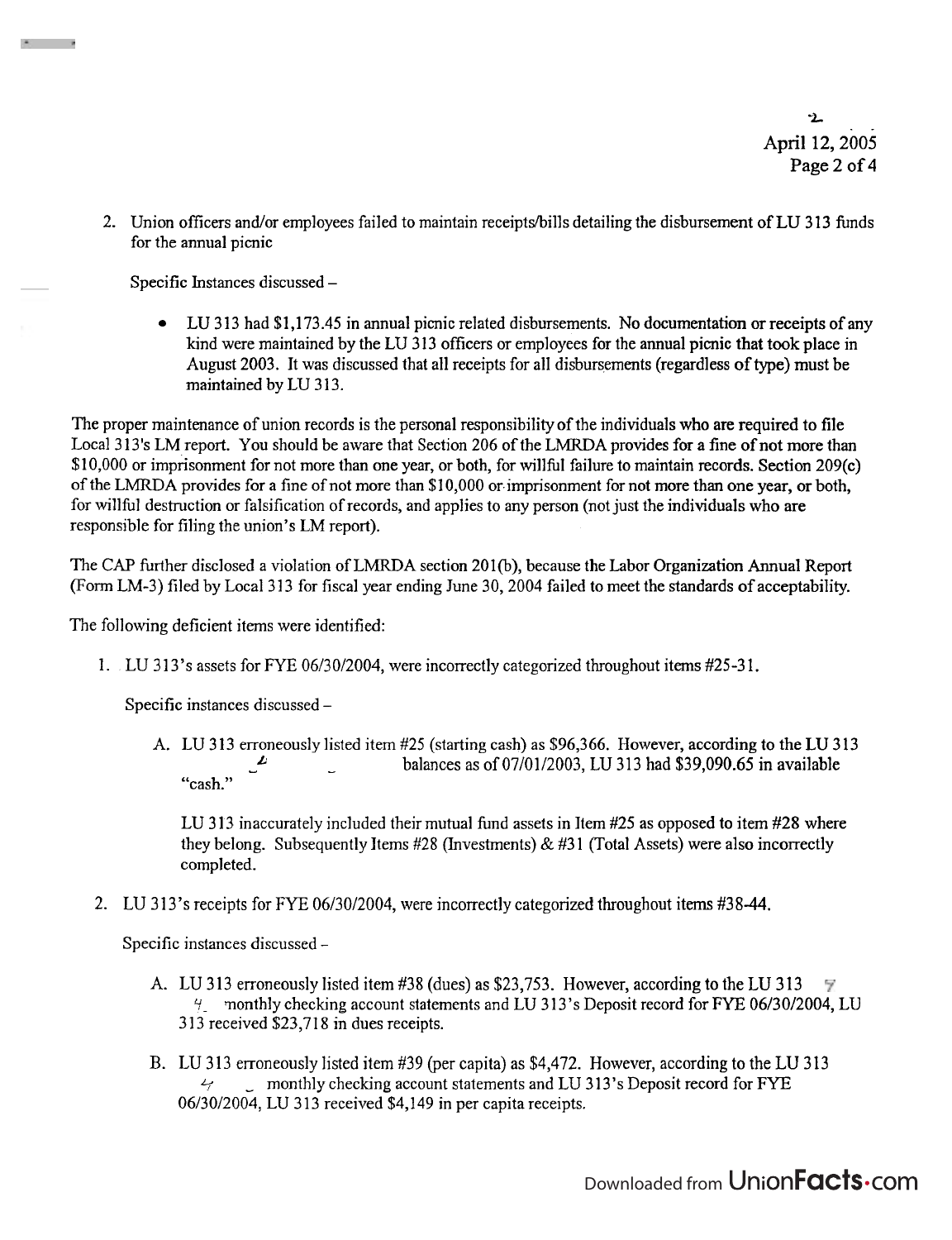- **b April** 12,2005 Page **3** of **4** 

- C. LU 313 erroneously listed item  $#41$  (interest & dividends) as \$312. However, according to the LU 4 monthly checking account statements and LU 313's Deposit record for FYE 06/30/2004, LU 313 received \$3,081 in interest & Dividends from '  $\frac{1}{7}$  and LU 313's Mutual Funds.
- D. LU 313 erroneously listed item #43 (other receipts) as \$0. However, according to the LU 313  $\rightarrow$ - monthly checking account statements and LU 313's Deposit record for FYE 06/30/2004, LU 3 13 received \$748 in other receipts from a number of identifiable sources.
- E. LU 313 erroneously listed item #44 (total receipts) as \$28,537. However, according to the LU 3 13 monthly checking account statements and LU 313's Deposit record for FYE 06/30/2004, LU 313 received \$31,696 in total receipts.
- 3. LU 3463's disbursements for FYE 1213 112003, were incorrectly categorized throughout items #45-55.

Specific instances discussed -

**References** States

A. LU 313 erroneously listed item #45 (to officers) as \$0.00. However, according to the LU 313  $\leq$ monthly checking account statements and LU 3 13's Disbursement record for FYE 0613012004, LU 3 13 distributed \$840 to officers.

Both Mr. Lloyd and Mr. Wallace were reimbursed through the issuance of **a** LU 3 13 check for LU **3** 13 purchases and expenses made with personal funds. None of these reimbursements were recorded in Item #24, but were instead recorded as "office expenses" and "other disbursements." It was discussed that all in-direct as well as direct expenses incurred by officers during the completion of their official duties must be accounted for and recorded under the officers, Item #24 "allowances and other disbursement" category.

- B. LU 3 13 erroneously listed item #46 (to employees) as \$24,255. However, according to the LU 3 13  $4 - 2$  monthly checking account statements and LU 313's Disbursement record for FYE 06/30/2004, LU 313 distributed \$24,710.
- C. LU 3 13 erroneously listed item #47 (per capita) as \$7,749. However, according to the LU 3 13 monthly checking account statements and LU 313's Disbursement record for FYE 06/30/2004, LU 313 distributed \$8,351 to per capita.
- D. LU 313 erroneously listed item #48 (office and admin expense) as \$3,120. However according to the LU 313  $\rightarrow$  monthly checking account statements and LU 313's Disbursement record for FYE 06/30/2004, LU 3 13 distributed \$8,448 in office and administrative expenses.
- E. LU 313 erroneously listed item #50 (Benefits) as \$10,871. However according to the LU 313  $\leq$ nonthly checking account statements and LU 3 13's Disbursement record for FYE 06/30/2004, LU 313 distributed \$9,817 in benefit expenses,
- F. LU 3 13 erroneously listed item #51 (contributions, gifts, and grants) as \$0.00. However, according to the LU 313  $\frac{4}{7}$  monthly checking account statements and LU 313's Disbursement record for FYE 06/30/2004, LU 313 distributed \$617 in contributions, gifts, and grants.